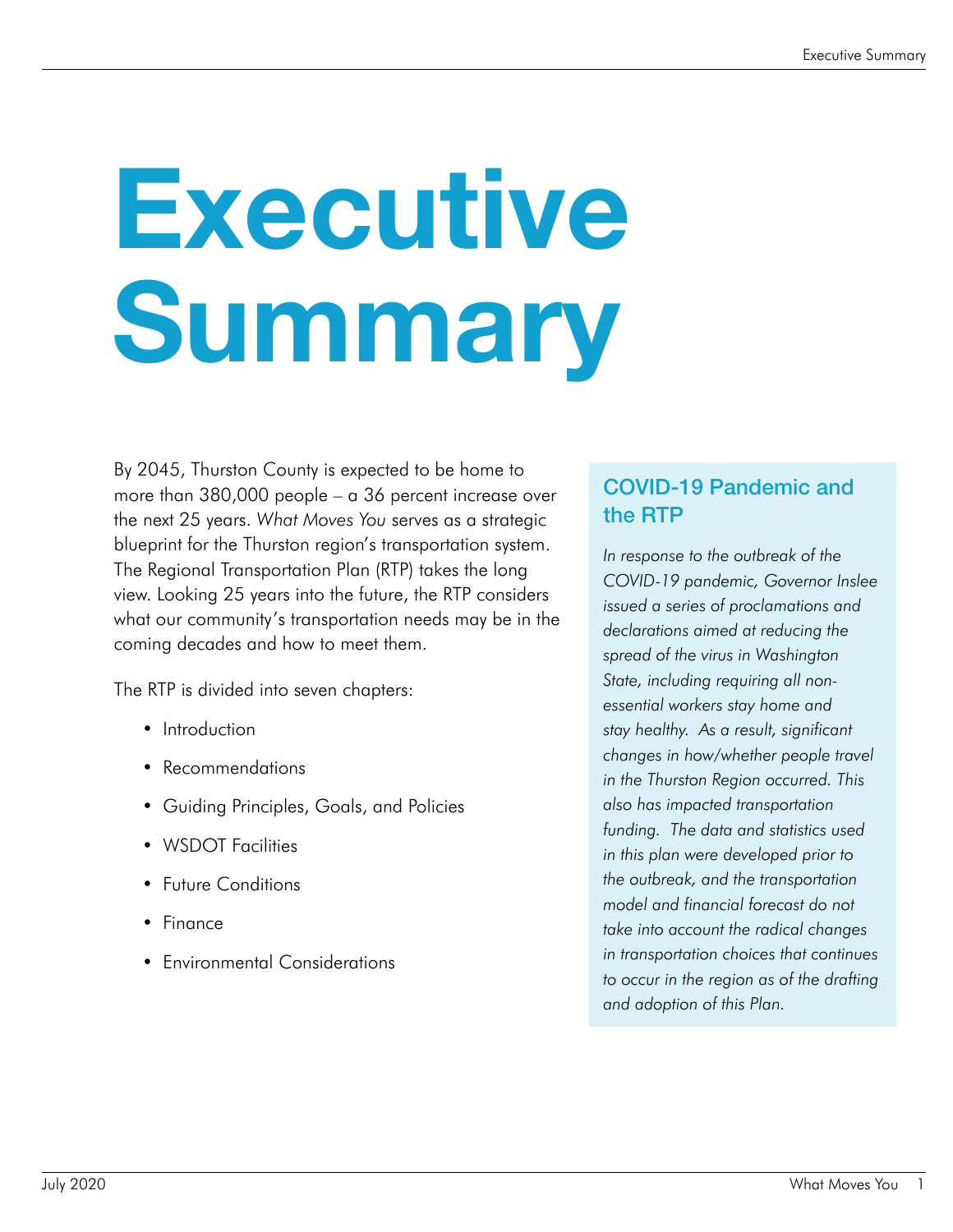## Introduction

Beyond a simple statement of purpose, the RTP serves many functions – from implementing local plans (such as Sustainable Thurston) to balancing social, financial, and environmental costs and impacts to acknowledging the diversity of transportation needs in our region.

The RTP fulfills both state and federal requirements for transportation planning at the regional level.

Our region's geographical factors draw people to the area but also constrain where development occurs. The weather and latitude – with gray days and long winter nights – require a transportation system with safe, well lit, well maintained, clearly marked sidewalks, roads, crosswalks, and trails.

Our region continues to grow at one of the fastest rates in the state. Such growth challenges our ability to plan for bicycle and pedestrian facilities, public transportation, technology, changing climate, changing population and issues of equity. We also need to plan for funding our transportation system and collaborating with our legislators to make sure our highest priorities are taken care of.

#### FEDERAL REQUIREMENTS

- Address 20+ year planning horizon
- Include short- and long-range strategies
- Review and update every 4 or 5 years, depending on air quality conformity status
- Include performance measures

### **COMBINED** REQUIREMENTS

- Address all modes of travel
- Preserve existing system
- Make efficient use of system
- Reflect long-range land use plans
- Model future travel demand
- Identify projects and strategies
- Conform with air quality rules
- Address environmental impacts
- Be financially feasible
- Promote public involvement
- Use performance measures to evaluate system

#### **STATE REQUIREMENTS**

- Reflect county-wide planning policies, local comprehensive plans, and the Washington State Transportation Plan
- Include goals, objectives, and land use assumptions
- Establish level of service standards
- Review at least every 2 years to ensure plan is up to date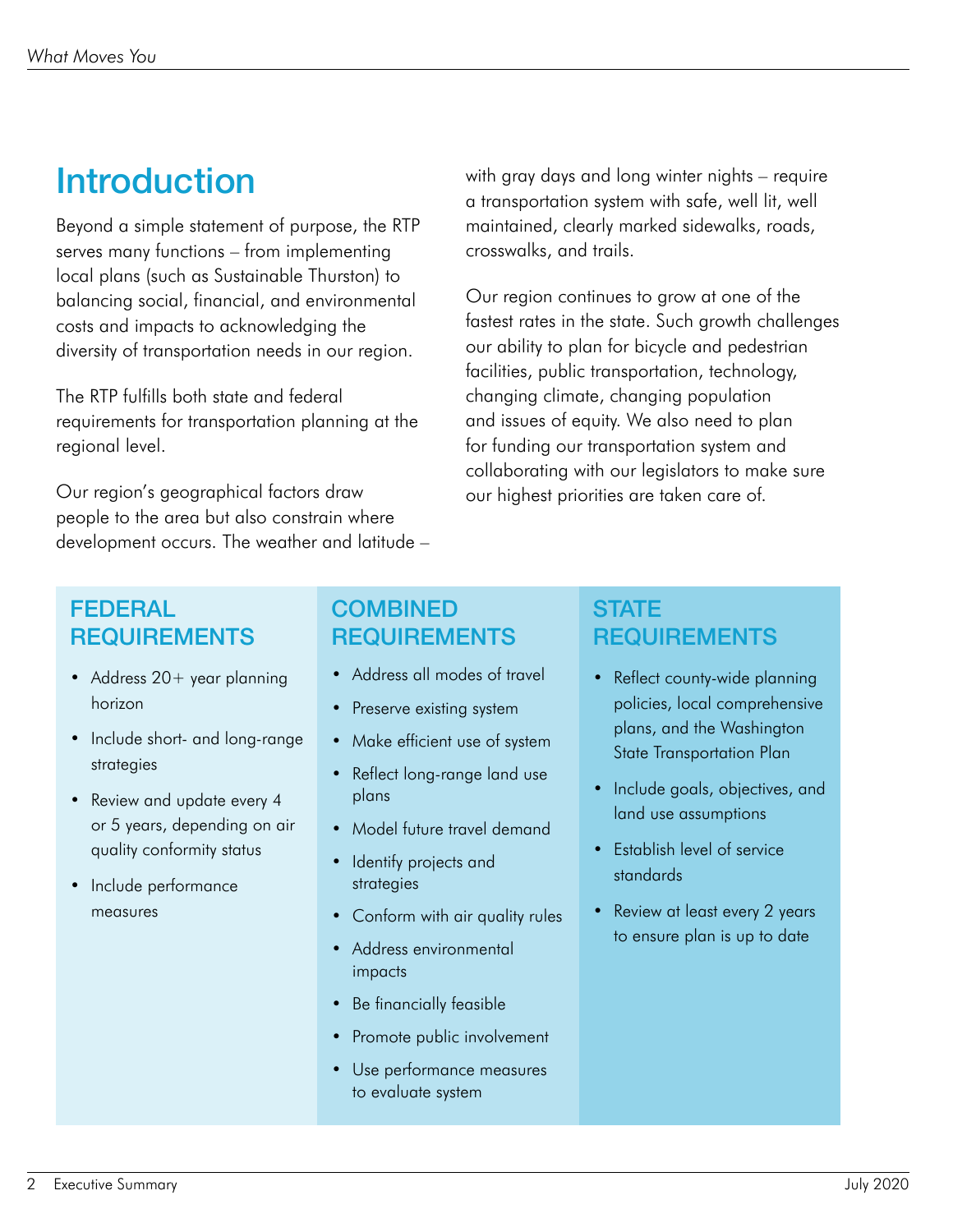#### 2016 to 2020: What's Changed

There have been a few major changes to this Plan since 2016:

- System Performance Report. Federal planning requirements launched a system performance report, which establishes regional and state-wide performance measures. See Appendix I, System Performance Report for more information.
- Project List. The project list, which makes up the bulk of this Plan's recommendations, has been updated:
	- Completed (or mostly completed) projects removed from the project list include the Boulevard Road Corridor Project (City of Olympia) and the Transit Transfer Station (Intercity Transit).
	- Deleted projects removed from the project list include those that are no longer relevant or necessary and assessment areas, which were not actually projects but are areas of potential concern for the future. See Chapter 5, Future Conditions for a discussion of assessment areas.
	- New projects added to the project list include a capacity project, a new street connection project, two trail projects, three Washington State Department of Transportation (WSDOT) projects, 19 studies (including 12 Thurston Regional Planning Council (TRPC) studies), and three Intercity Transit projects.

See Chapter 2, Recommendations and Appendix L, Regional Project List Detail for more information on the project list.

- WSDOT Facilities. The RTP now includes a robust discussion of how Washington State Department of Transportation (WSDOT) facilities such as Interstate 5 and US 101 fit into our regional transportation system. See Chapter 4, WSDOT Facilities for more information.
- Public Outreach Effort. The Plan adopted in 2016 asked how folks wanted to invest their transportation dollars. For this Plan, we've asked about the impacts and importance of emerging transportation technologies, the importance of different types of transportation investments and transportation-related greenhouse gas emissions, and the types of high capacity transit options the region needs over the next 25 years.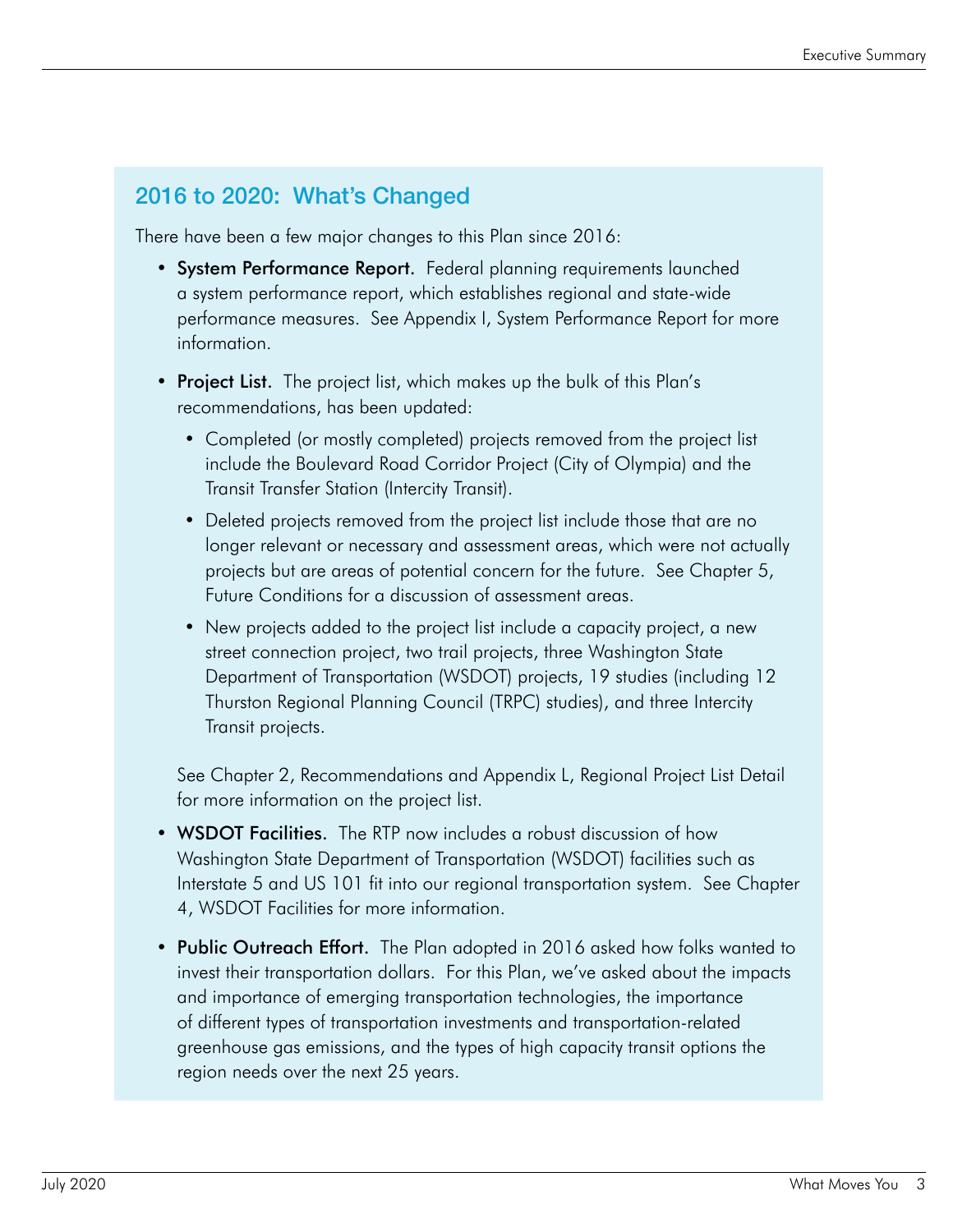In the end, the biggest challenge to planning 25 years into the future is striking the right balance – between individual and community needs, short- and long-term strategies, costs weighed against benefits, urban and rural considerations, and investing now and sustaining the future.

## Recommendations

Under the framework of the guiding principles, goals, and policies, a set of recommendations were developed to address the region's transportation needs over the next 25 years. Each of the recommendations supports one or more of the plan's goals and policies. The recommendations in this Plan fall into two general categories: maintenance and regional projects.

Maintenance. Over the next 25 years, approximately \$957 million will be spent by our cities, towns, and county to preserve and maintain the region's road network. As of 2017, approximately 71 percent of major roadways in the Thurston region were in good or very good condition. With regular maintenance, these roadways can remain in good condition indefinitely. The remaining 29 percent are in fair or poor condition and will eventually need to be rebuilt.

Preserving and maintaining public transportation service is also vital to the region's transportation system. Efficiency measures – such as Transportation Demand Management – help increase the functional life of our transportation infrastructure.

**Regional Projects.** Regional projects include specific construction projects, programs, and preliminary studies that impact travel over a large area. The funding to construct/complete such projects must be available or reasonably anticipated (i.e. fiscally constrained). A total of 69 projects representing an investment of more than \$686 million are included in this plan:

- 15 capacity projects: \$258 million
- 14 new connections and alignments: \$163 million
- 6 trail projects: \$64 million
- 7 public transportation projects and studies: \$104 million
- 4 Washington State Department of Transportation (WSDOT) projects and studies: \$92 million
- 23 studies (including 12 TRPC studies): \$5 million

Maintaining and preserving the existing transportation system is one of the most important transportation solutions for individuals and the community at large.

*Source: Community Survey, TRPC 2020.*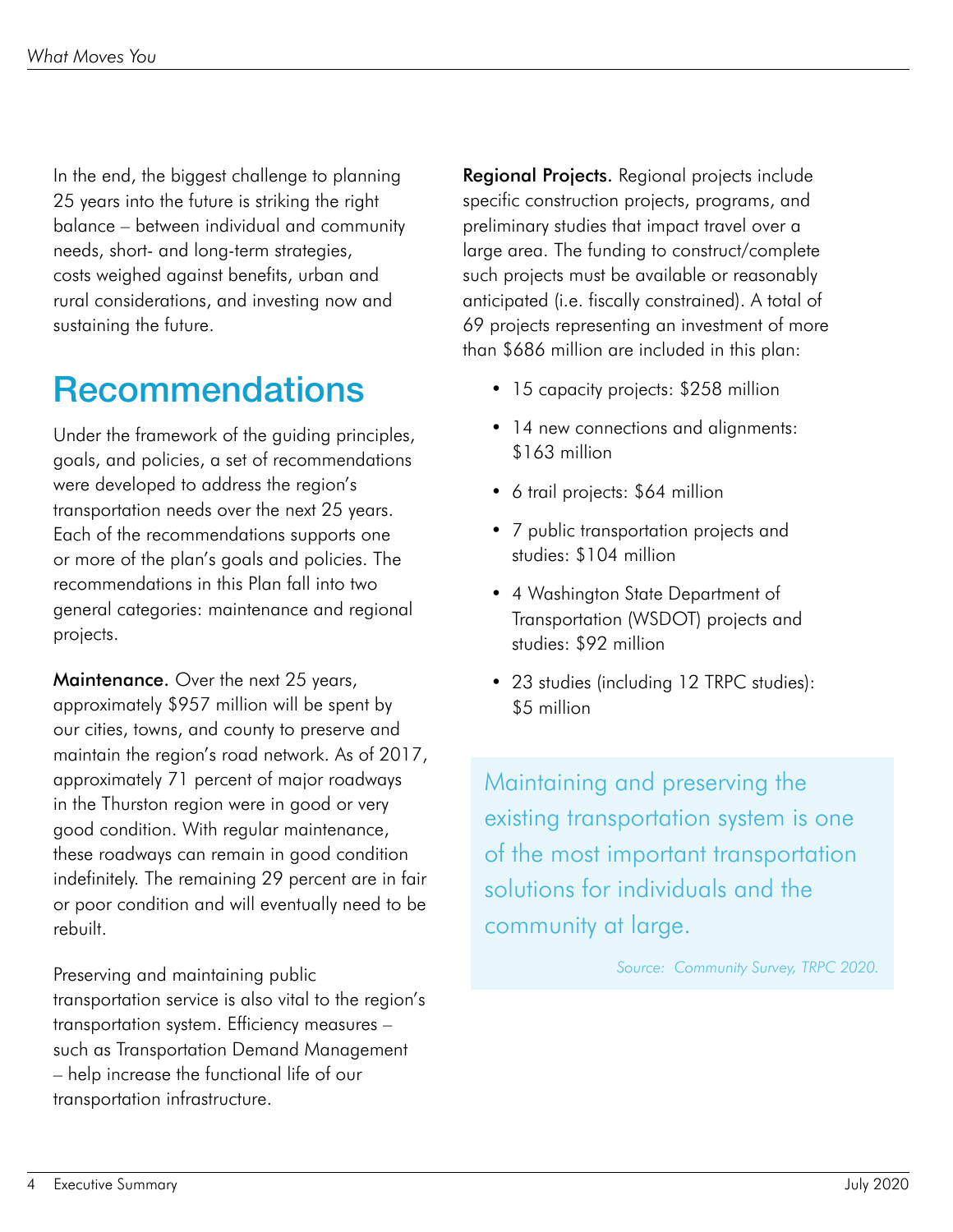## Guiding Principles, Goals, and Policies

The Regional Transportation Plan is founded on essential values that are true throughout the region, even if their expression may differ between city and town, port and transit, tribe and state, urban and rural, civilian and military. These shared values guide our region's decisions:

- Sustainable, balancing needs today and in the future.
- Supportive of communities and people.
- Responsive to needs and change.
- Fiscally responsible, making wise investments.
- Safety conscious for all users.
- Environmentally sensitive to our natural, social, and built settings.
- Collaborative in making informed, strategic choices.

Goals and Policies translate the region's Guiding Principles into a more detailed framework for transportation decision-making at all levels of government. The RTP includes 20 goals in four topic areas:

- Transportation Relationships. Three goals describe transportation's most essential relationships between various modes of transportation; their connection to land use; and people's ability to connect with their community.
- System Management. Five goals describe the essential functions associated with owning and operating the transportation system.
- System Components. Seven goals describe the various modes of transportation and how they play a part in our region.
- Process. Five goals describe the various processes that are integral to transportation decisionmaking in our region.

More than 100 policies have been identified to aid in implementing these goals.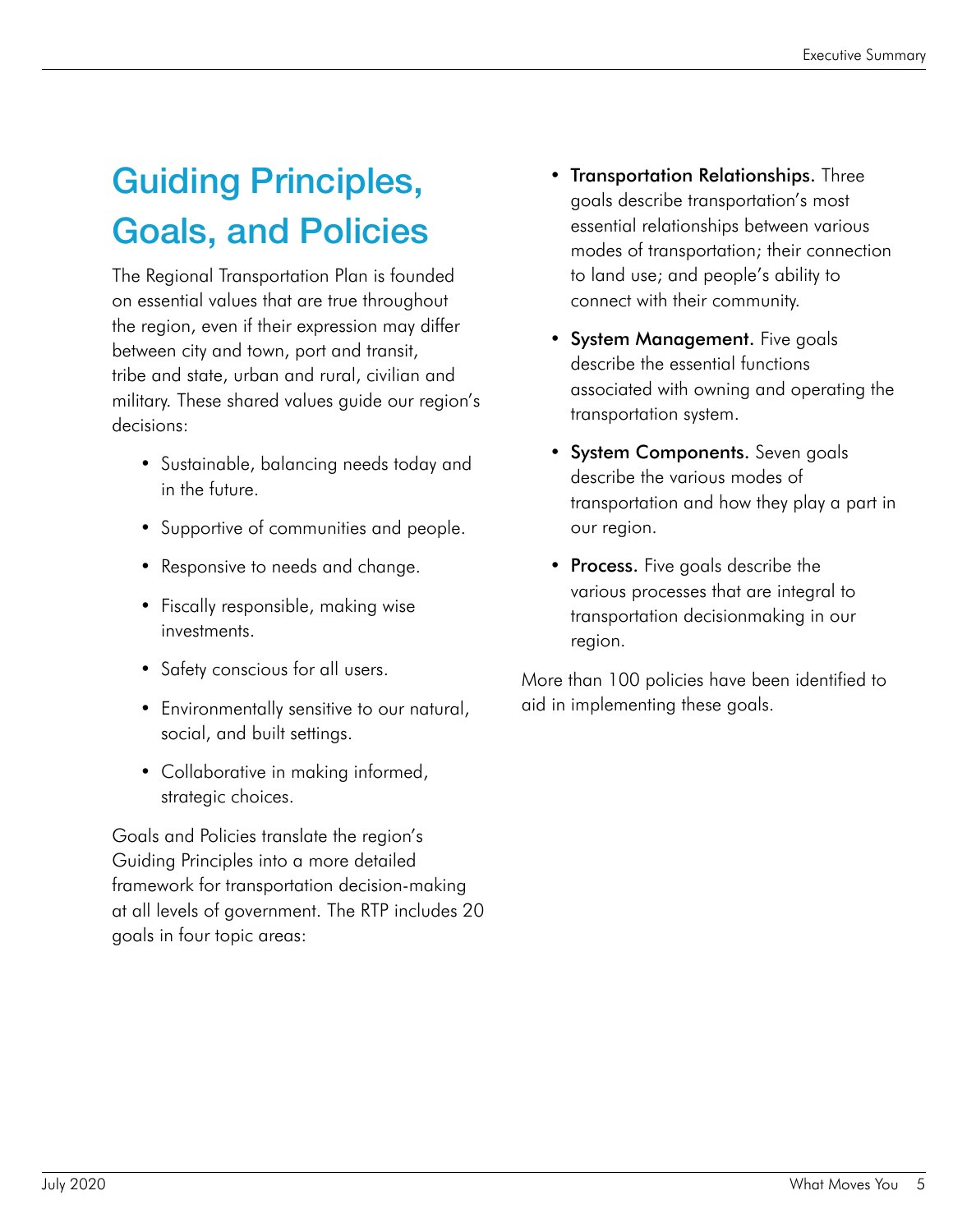## WSDOT Facilities

The Thurston Region has seven state facilities including Interstate 5, US 101, and State Route 507. These routes are an integral part of the region's transportation system. Based on 2018 estimates, WSDOT's Olympic Region will fall approximately \$13 million short on an annual basis of funding the current transportation needs for state facilities in the Thurston Region. With a growing population and new technologies, WSDOT and local government approaches to managing the entire transportation system are evolving to find innovative ways to address such funding shortfalls. As WSDOT and local transportation partners in the region collaborate, they can implement innovative, timely, and cost-effective solutions to help keep us all moving.

WSDOT uses a Practical Solutions approach to achieving safe, reliable, and cost-effective transportation options. WSDOT's core responsibility is to preserve the structural integrity of the state highway system, thereby keeping the most heavily used roads in our region open to the traveling public. Maintaining a state of good repair covers all aspects of the state transportation system from road pavement to bridges to seismic preparedness to clearing snow and ice to caring for plantings alongside roads.

I-5 is the most important north-south freight corridor in the Puget Sound region, carrying more than 10 million tons of freight each year. Maintaining and preserving this vital route is

critical to the state's economic well-being and to the economic strength of the communities it passes through and serves. Our region's anticipated growth over the next 25 years, combined with interstate improvements in Pierce County, led to a series of local planning efforts to identify near-, mid-, and long-range strategies that address congestion on I-5 between Mounts Road and Tumwater. Over the next few years, work on I-5 planning will continue and result in stronger relationships with affected stakeholders, improving delivery times for future I-5 projects, and result in more responsive and effective transportation solutions.

## The Future of our Transportation System

The Future Conditions chapter takes a broad look at the impacts the region's forecasted population and employment growth will have on our transportation facilities. It also highlights implications for future travel patterns and environmental considerations. The RTP uses a set of regional travel demand models to quantify both current and future travel conditions.

More than 70% of people believe alternative fuels for vehicles will have a positive impact on how they travel in the next 25 years.

*Source: Community Survey, TRPC 2020.*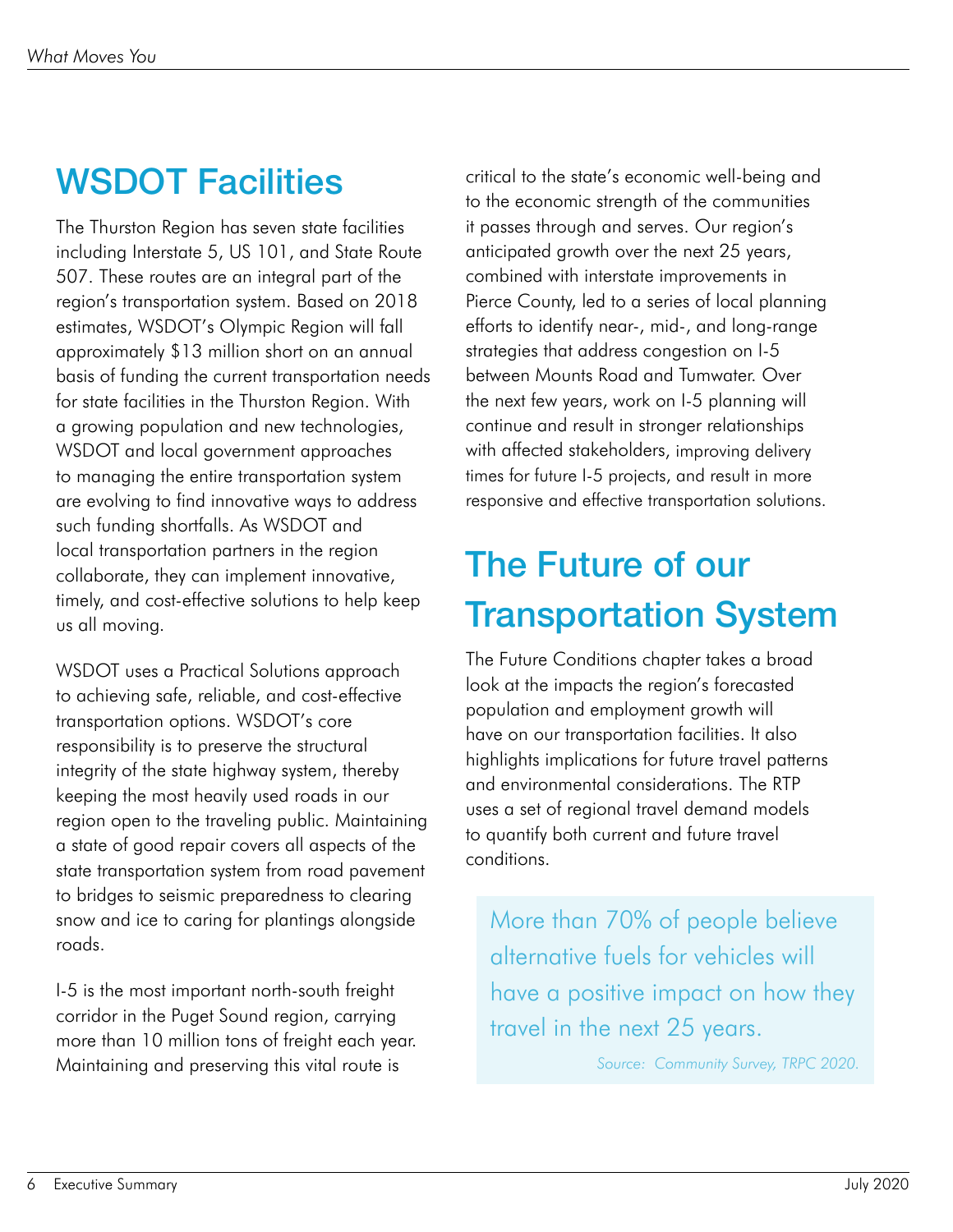## What type of large-scale travel options does the Thurston Region need over the next 25 years?

**79%** Want expanded passenger<br>Tacoma, and Seattle rail service between Olympia,

Want expanded passenger<br>Tacoma, and Seattle 71 March 2018, Want high speed rail service<br>Tacoma, and Seattle 71 Marcouver, BC between Portland, OR and Vancouver, BC

*Source: Community Survey, TRPC 2020.*

The 2045 conditions described in this chapter give us a glimpse into the future of travel within Thurston County. The analysis indicates that:

- Roadway efficiency will increase in the future. We'll experience a 43 percent increase in vehicle miles travelled (VMT) and a three percent increase in roadway capacity by 2045.
- Our region's planned land use and capacity improvements alone will not be sufficient for the region to meet our VMT targets described in Chapter 3.
- Transit use will increase in the future; walking and bicycling percentages will remain about the same.
- Travel mode is strongly influenced by land use characteristics, and access to transportation facilities and services strongly influences travel mode.
- Travel time on I-5 will increase in the future, and the region is examining various strategies to mitigate the increase.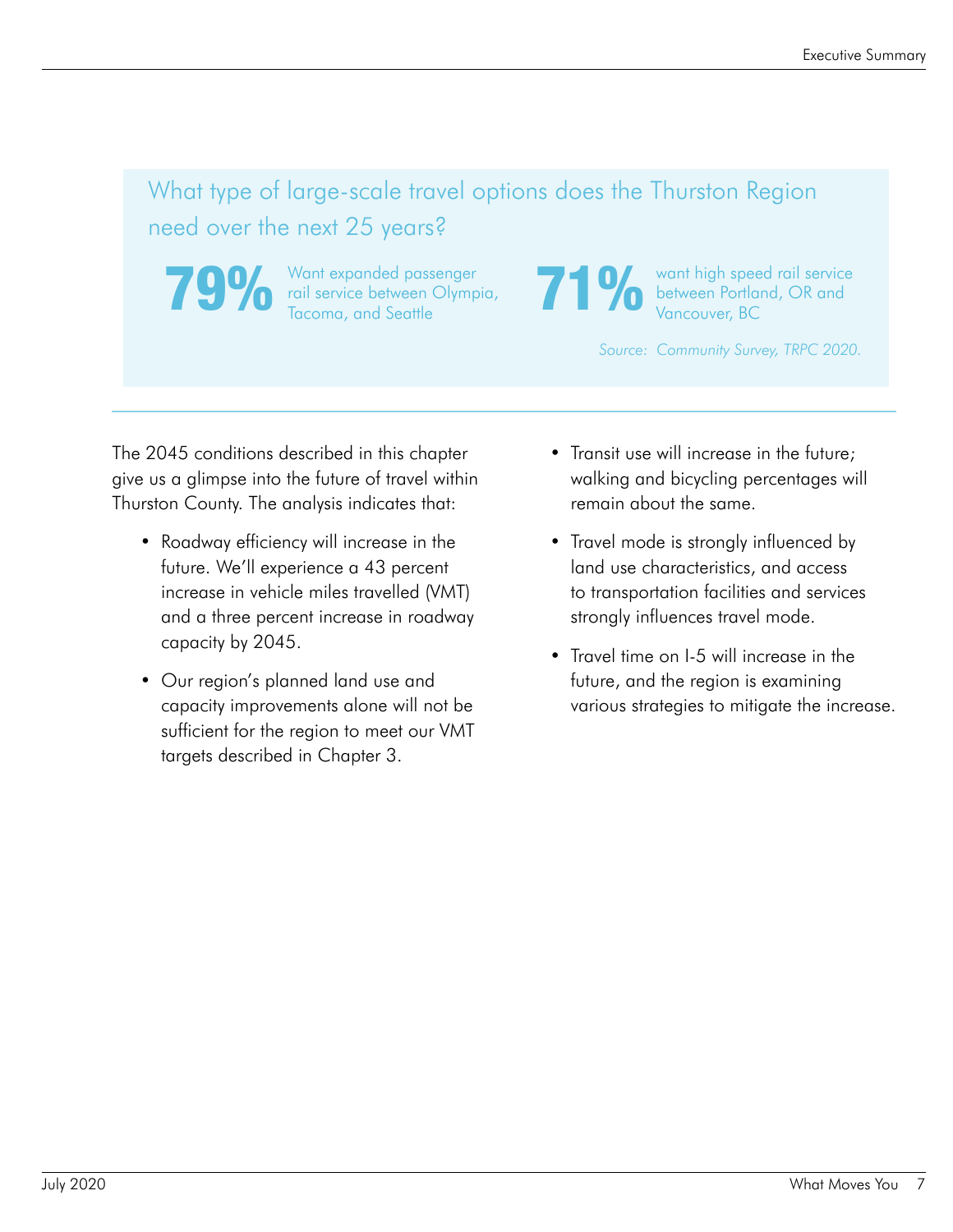# Funding **Transportation Improvements**

Over the next 25 years, TRPC estimates that more than \$5.3 billion will be spent on the region's local transportation system. This doesn't include improvements to WSDOT facilities like Interstate 5, US 101, and State Route 507.

### Figure ES-1: Thurston Region Transportation Expenditures, 2020-2045



Per state and federal law, the RTP must be a financially constrained plan, meaning only projects the region can afford to complete with existing revenues or with revenues reasonably expected to be available are included. State law also requires the RTP to consider least cost planning. This means the region should factor all transportation costs and benefits into

evaluating projects so that solutions result in the greatest benefit to the greatest number of people for the longest period of time at the lowest ultimate cost. This echoes WSDOT's Practical Solutions approach to state facilities.

We forecast revenues based on the various local, state, and federal funding sources local jurisdictions and transit providers use to support the infrastructure and services they provide.

We forecast expenditures based on funds needed to both maintain and expand the existing transportation system, including the following:

- Local Construction
- Maintenance, Preservation, and **Operations**
- Administration
- Debt Service and Other
- Regional Projects

By state and federal law, regional transportation projects cannot be included in local comprehensive plans and capital facilities plans unless they are also in the RTP. Without consistency between the local and regional plans, local jurisdictions cannot apply funding from development fees, federal grants, and most state grants toward the project.

Projects included in the RTP are not guaranteed to be funded; local jurisdictions have very little discretion over most of the money they use to fund big projects, and it generally falls to granting agencies to make most funding decisions.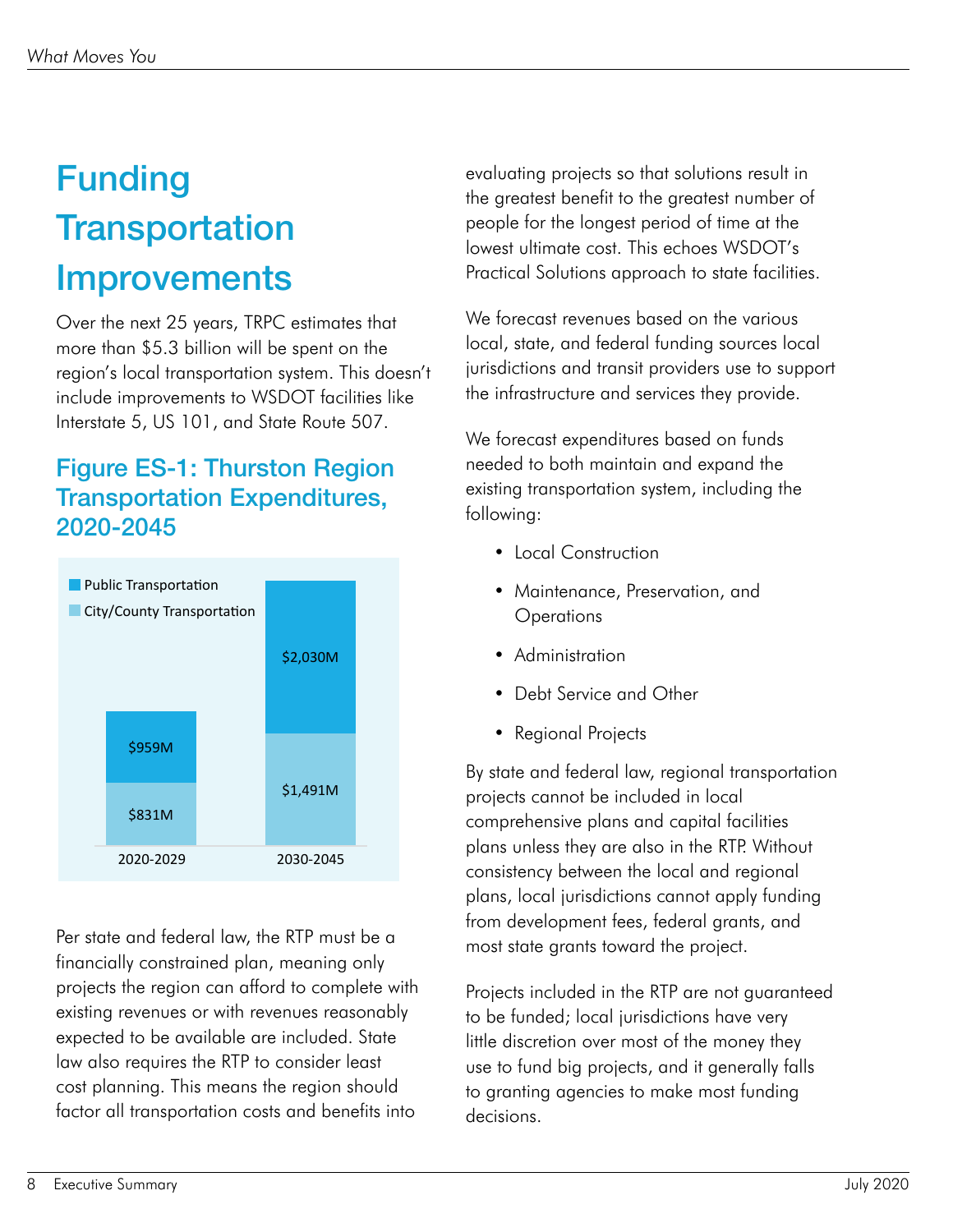## **Environmental Considerations**

This chapter highlights some of the central environmental issues raised by projects included in the Regional Transportation Plan (RTP). Consideration of the environmental impacts of the RTP expands well beyond the discussion in this chapter. Each project will undergo environmental analysis prior to building.

It is helpful to consider our environmental impacts in three distinct layers: natural, built, and social:

- Natural Environment how transportation choices impact air quality, water quality, habitat and energy use.
- Built Environment how we use land and travel upon it, as well as historic and cultural preservation.
- Social Environment how location and access to transportation impacts how society functions today, including issues of environmental justice and personal health.

These core concepts are consistent with those in the Sustainable Thurston Plan. Therefore, the goals, targets, and actions in the Sustainable Thurston Plan related to air quality, water quality, habitat, energy, land use, and transportation are consistent with the RTP's goals and policies.

> How important is it to you that the region's transportation strategies reduce greenhouse gas emissions?

74% It's important 8% It's not important

*Source: Community Survey, TRPC 2020.*